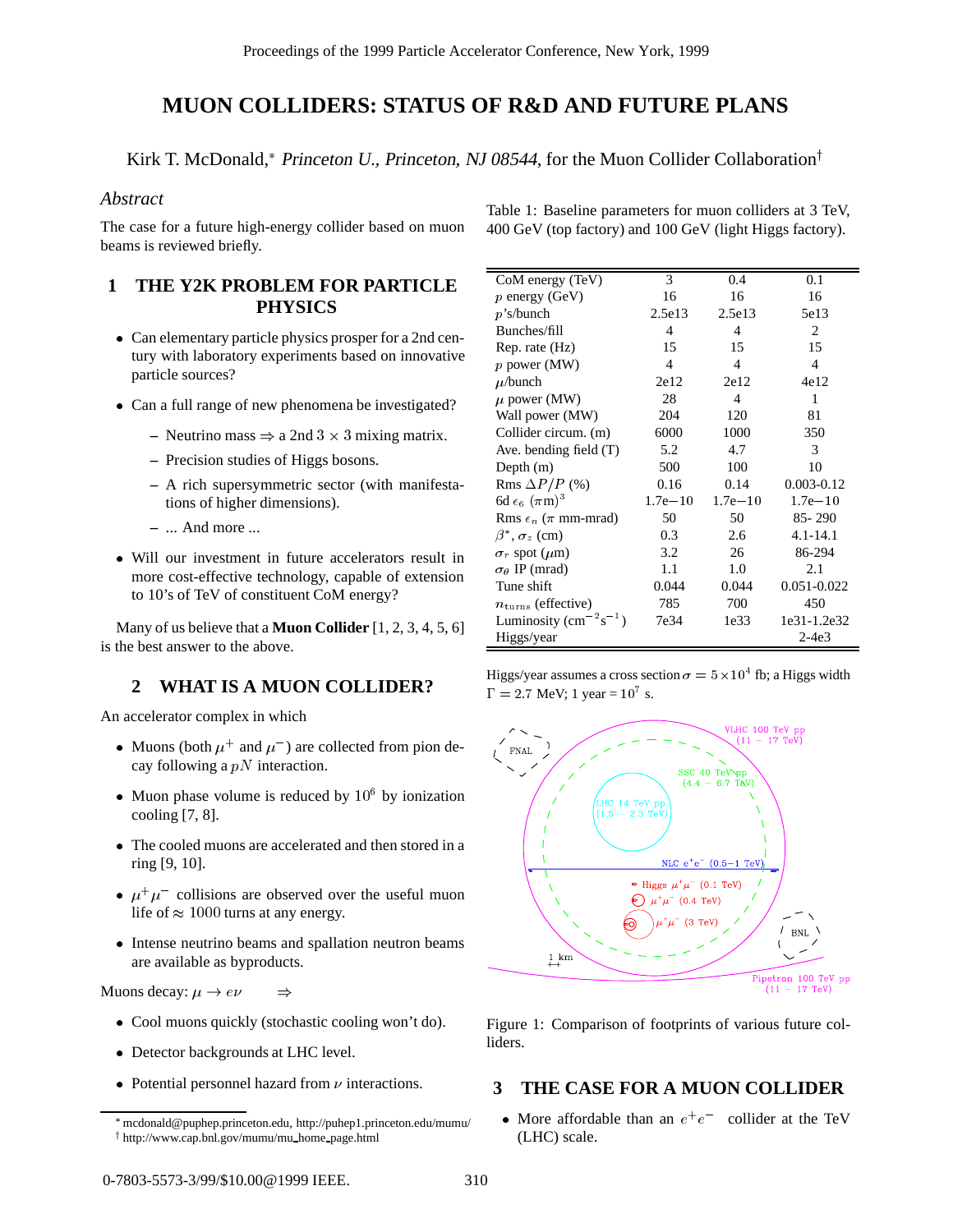

Figure 2: A First Muon Collider to study light-Higgs production.

- More affordable than either a hadron or an  $e^+e^-$  collider for (effective) energies beyond the LHC.
- Precision initial state superior even to  $e^+e^-$ .
	- **–** Muon polarization  $\approx 25\%$ ,  $\Rightarrow$  can determine  $E_{\text{beam}}$  to  $10^{-5}$  via  $g - 2$  spin precession [11].



Figure 3: The effect of beam energy resolution at the  $t\bar{t}$ threshold.

- $\bullet$  Initial machine could produce light Higgs via  $s$ channel [5]:
	- **–** Higgs coupling to  $\mu$  is  $(m_{\mu}/m_e)^2 \approx 40,000 \times$ that to <sup>e</sup>.
	- **–** Beam energy resolution at a muon collider  $\langle \frac{g}{g} \rangle$ <br>10<sup>-5</sup>,  $\Rightarrow$  can measure Higgs width directly.  $10^{-5}$ ,  $\Rightarrow$  can measure Higgs width directly.
	- **–** Add rings to 3 TeV later.
- Neutrino beams from  $\mu$  decay about  $10^4$  hotter than present.
	- **–** Possible initial scenario in a low-energy muon storage ring [12].
	- **–** Study CP violation via CP conjugate initial states:

$$
\begin{cases} \mu^+ \to e^+ \overline{\nu}_{\mu} \nu_e \\ \mu^- \to e^- \nu_{\mu} \overline{\nu}_e \end{cases}.
$$

### **4 TECHNICAL CHALLENGES**

[References in this section are to papers contributed to PAC'99.]

- Proton Driver, 16-GeV, 15 Hz, 4MW, 1-ns bunch [19].
- Targetry and Capture [28, 32, 35, 49, 51, 53].
- Muon Cooling [14, 15, 16, 21, 24, 25, 27, 29, 33, 34, 36, 42, 48, 50, 52, 54, 55, 56].
- Acceleration [13, 31, 44, 57].



Figure 4: Muon collider components: A. Proton linac; B. Proton driver; C. Proton target; D. Capture solenoid; E. Phase rotation channel; F. Transverse cooling; G. Longitudinal cooling; H. Accelerating linac; I. Arcs of recirculator; J. Accelerating linac; L. Collider ring.

• Storage rings [17, 18, 37, 38, 39, 40, 41, 43, 47].



Figure 5: Collider ring lattice near the interaction point.

- Interaction region and detector design.
- Neutrino beams  $[22, 26, 30, 45, 46]$ .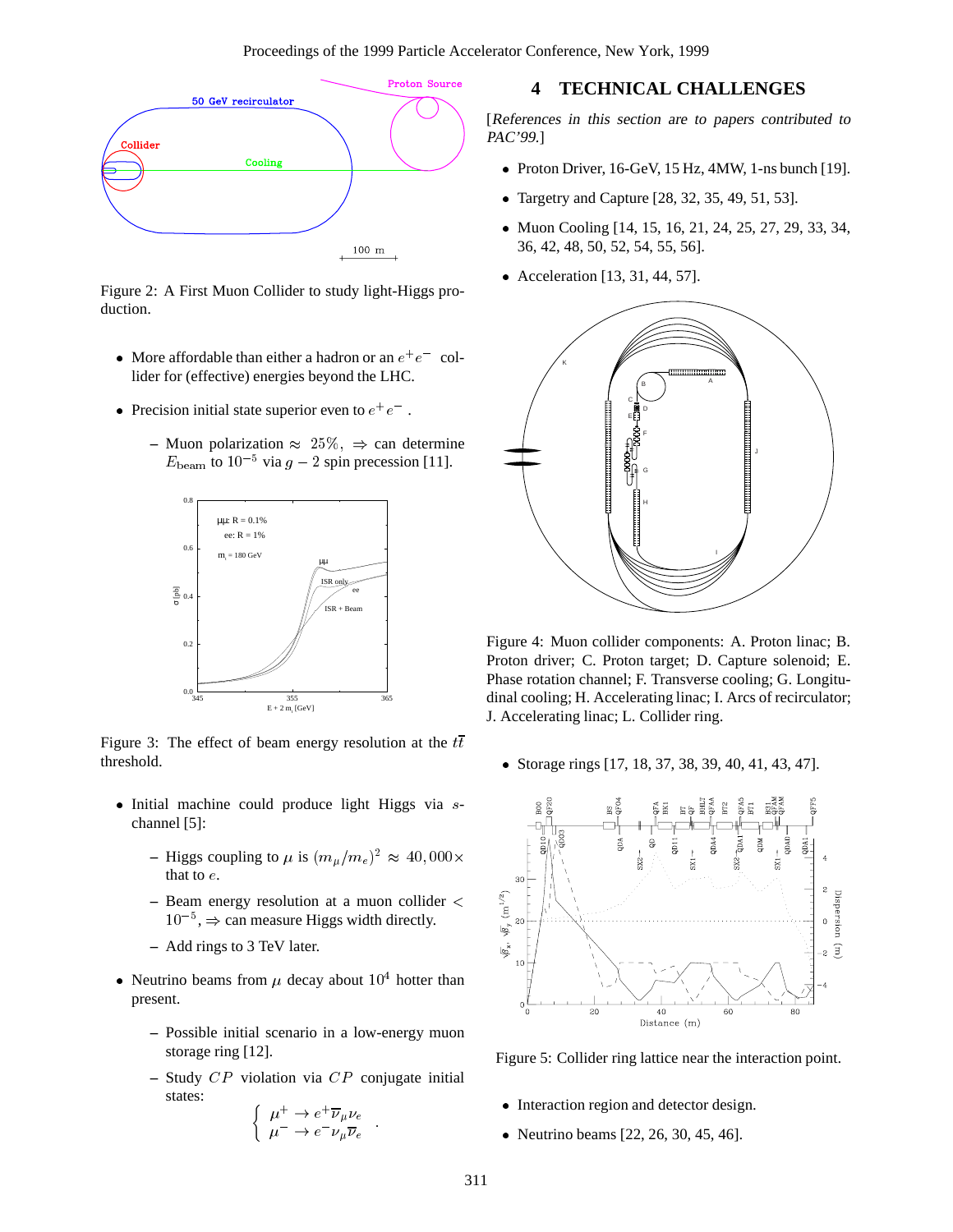

Figure 6: Tungsten masks around the interaction region.



Figure 7: Sketch of an accelerator complex to produce neutrino beams via a muon storage ring.

# **5 MUON COLLIDER R&D PROGRAM**

*5.1 Targetry and Capture at a Muon Collider Source*



Figure 8: Baseline targetry scenario using a liquid metal jet inside a 20-T magnet.

To achieve useful physics luminosity, a muon collider must produce about  $10^{14}$   $\mu$ /sec.

 $\bullet \Rightarrow 10^{15}$  proton/sec onto a high-Z target - 4 MW beam power.

- Capture pions of  $P_{\perp} \lesssim 200 \,\text{MeV}/c$  in a 20-T solenoid magnet.
- Transfer the pions into a 1.25-T-solenoid decay channel.
- Compress  $\pi/\mu$  bunch energy with rf cavities and deliver to muon cooling channel.

#### **Targetry Issues:**

- 1-ns beam pulse  $\Rightarrow$  shock heating of target.
- Eddy currents arise as metal jet enters the capture magnet.



**High-speed photographs of mercury jet target for CERN-PS-AA (laboratory tests)** 4,000 frames per second, Jet speed: 20 ms-1, diameter: 3 mm, Reynold's Number:>100,000 A. Poncet

Figure 9: Hg jet studied at CERN, but not in beam or magnetic field.

Targetry area also contains beam dump.

#### **Targetry R&D Goals:**

- Long Term: Provide a facility to test key components of the front-end of a muon collider in realistic beam conditions.
- Near Term (1-2 years): Explore viability of a liquid metal jet target in intense, short proton pulses and (separately) in strong magnetic fields. (Change target technology if encounter severe difficulties.)
- Mid Term (3-4 years): Add 20-T magnet to BNL AGS beam tests; Test 70-MHz rf cavity (+ 1.25-T magnet) downstream of target; Characterize pion yield.

## *5.2 Ionization Cooling*

#### **The Theory:**

- Ionization: takes momentum away.
- RF acceleration: puts momentum back along  $z$  axis.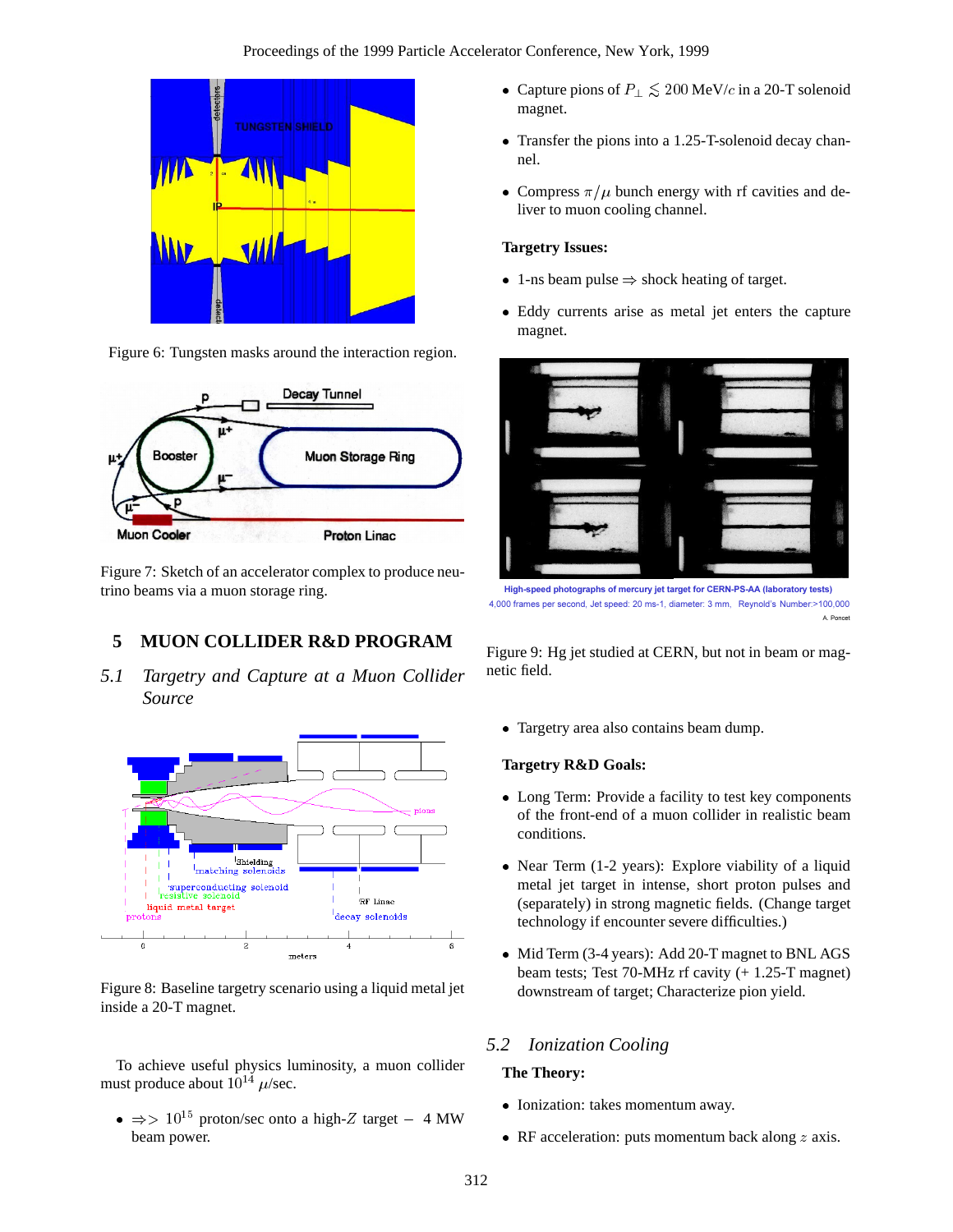

Figure 10: The proposed facility for targetry R&D at BNL [58, 59].





Particles are accelerated longitudinally

Figure 11: The concept of transverse ionization cooling.

- $\bullet \Rightarrow$  Transverse "cooling"; O'Neill [7] (1956).
- This won't work for electrons or protons.
- So use muons: Balbekov [8], Budker [9], Skrinsky [10], late 1960's.

#### **The Details are Delicate:**

 $\bullet$  Use channel of  $LH_2$  absorbers, rf cavities and alternating solenoids (to avoid buildup of angular momentum).



Figure 12: One cell of the cooling channel.

- But, the energy spread rises due to "straggling".
- $\bullet \Rightarrow$  Must exchange longitudinal and transverse emittance frequently to avoid beam loss due to bunch spreading.
- Can reduce energy spread by a wedge absorber at a momentum dispersion point:



Figure 13: Longitudinal/transverse emittance exchange in a wedge absorber.

#### **Cooling Demonstration Experiment:**

- Test basic cooling components:
	- **–** Alternating solenoid lattice, RF cavities, LH<sup>2</sup> absorber.
	- **–** Lithium lens (for final cooling).
	- **–** Dispersion + wedge absorbers to exchange longitudinal and transverse phase space.
- Track individual muons; simulate a bunch in software.



Figure 14: Possible site for the muon cooling experiment in the Fermilab Meson Hall [60, 61].



Figure 15: Side view of three cells of a cooling channel, incorporating  $LH_2$  absorbers, 15-T alternating solenoid magnets, and high-gradient 800-MHz rf cavities.